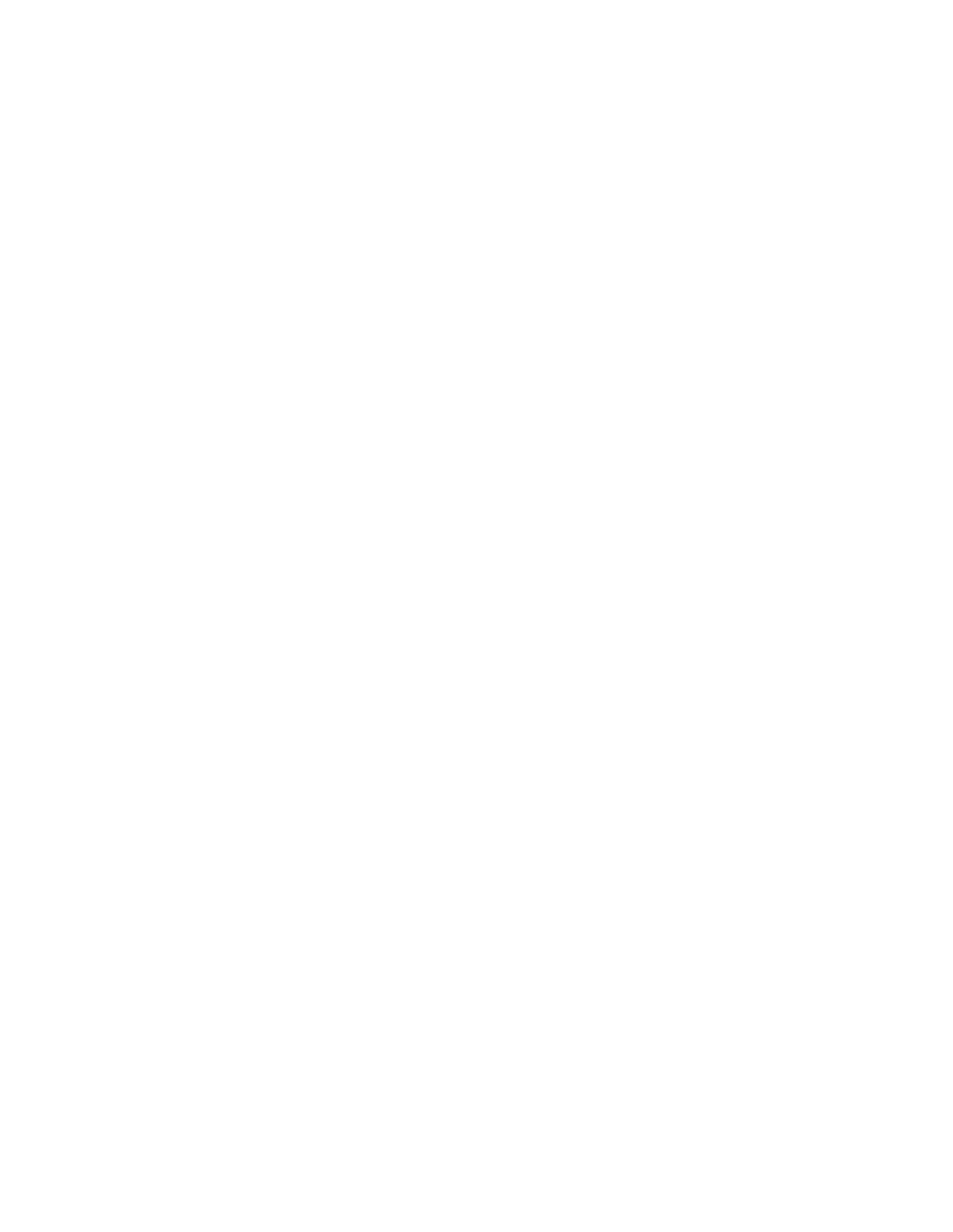## **PROGRAM SAFEGUARD SYSTEMS ASSESSMENT**

#### **A. Program Environmental and Social Impacts and Risks**

1. This document summarizes the findings of the program safeguard system assessment (PSSA) undertaken for the Secondary Education Sector Improvement Program (SESIP) falling within the Education Sector Development Framework and Program (ESDFP) of the Government of Sri Lanka. The PSSA examined the environmental and social safeguard management and compliance aspects of Government of Sri Lanka and that of the systems in place at the implementing agency–Ministry of Education (MOE) system to ascertain congruence with the safeguard policy principles of the Asian Development Bank (ADB)'s 2009 Safeguard Policy Statement (SPS). The PSSA includes a safeguard gap analysis for the program to take into account its environmental and social management framework (ESMF), which has been prepared and will become part of the program implementation document. The PSSA also examined whether the MOE is capable of managing safeguard risks and promoting sustainable development.

2. Sri Lanka's progress in skilling its workforce has been mixed. It faces a shortage of trained workers in the industrial and service sectors while its young population is not ready for jobs. The unemployment rates among youth (17%) and women (30%) are higher than the national average of 4%. Industry, services, and trade sectors with a high demand for workers complain that the new labor market entrants lacked critical cognitive (literacy and numeracy), non-cognitive, twentyfirst century skills (teamwork, communication, and creative thinking), English and computer skills. While modern jobs increasingly require a foundation of science and technology, less than a third of upper secondary students were enrolled in science and technology streams in 2018. Sri Lanka's education system needs urgent reform to face the challenges presented by the changing labor market requirements.

3. SESIP will be implemented from 2020 to 2025. The MOE will be the executing agency. A SESIP steering committee will be established, composed of MOE, National Education Commission, National Institute of Education (NIE), Department of Examinations, Provincial Council, Finance Commission, and provincial education authorities (PEAs) and other key stakeholders. The steering committee will be headed by Secretary of the MOE. A SESIP program unit will be established within MOE to coordinate and monitor the progress in achieving the disbursement-linked indicators (DLIs).

4. SESIP aims to bring transformational change to secondary education and will add value by (i) supporting integrated reforms in curriculum, pedagogy and assessment that will influence the overall education sector; (ii) training teachers with innovative training modalities that will impact on both pre-service and in-service teacher training quality and modalities; (iii) focusing efforts at the school level with dedicated resources to improve learning outcomes of the underperforming, rural school students; and (iv) improving quality to enhance knowledge and skills for employability. SESIP will focus on three main outputs (i) Quality and relevance of secondary science, mathematics, technology and commerce (SMTC) programs enhanced (**Output 1**); (ii) Provincial and school capacity to implement education reforms strengthened (**Output 2**); and (iii) Sector management capacity strengthened (**Output 3**). Output 1 will involve some civil works in which selected science labs will be upgraded to Innovation Labs and Teacher Training Centers to Applied Resource Hubs (ARH). This will involve refurbishment and renovation of existing facilities. New construction is not anticipated under these activities; however, since the exact requirements/specifications are yet to be given by the National Institute for Education (NIE), the program has been categorized as "**B**" for environment as a precautionary measure. Once the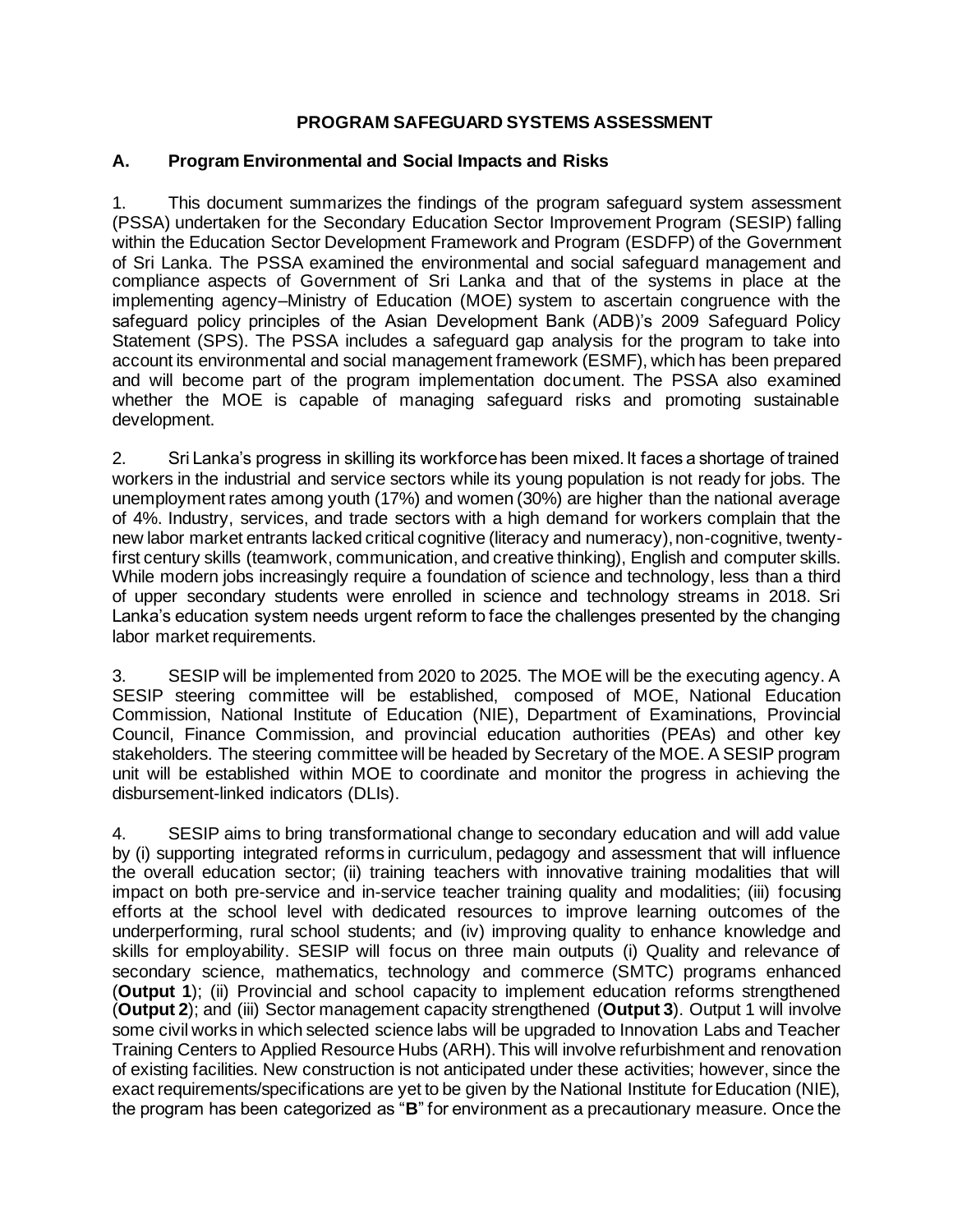exact civil works scope is identified in Year 1 of the program, the environmental classification should be re-evaluated.

5. According to the PSSA, the environmental impacts of the program will be minor and site specific. Any impact can be mitigated with measure built into the environmental management plans (EMPs) of individual civil works (subprojects) to manage the impacts satisfactorily. In most instances, the scale of the activities are not expected to even warrant EMPs as the civil works will be minimal and limited to refurbishment. Environmentally sensitive locations will be avoided during program activities. The PSSA assigns the categorization of environmental impacts as **category B**. Refurbishment/ renovations under output 1 of SESIP will take place in already existing facilities owned by the implementing agency and shall not involve any acquisition of private land or cause any involuntary resettlement. The PSSA confirms the categorization of resettlement impacts as **category C**. Sri Lanka's indigenous peoples known as "Wedda" community lives in Dambana in Uva province and Ratugala in eastern province. Output 1 will involve refurbishment and renovation of existing facilities. These facilities are located within lands which are not inhabited or used by the Wedda community. Proposed program activities shall not be directly or indirectly targeting the Wedda community. Based on these findings, the PSSA confirms the categorization of impacts on indigenous peoples as **category C**. The confirmation of these initial categorizations will not, however, preclude the screening and categorization of each subproject for such safeguard impacts by using the guidelines and checklists of the program's ESMF.

## **1. Environmental Impacts and Risks**

6. During the renovation and refurbishment activities, the following environmental impacts and risks may arise:

## (i) **Soil Erosion and Water Contamination.**

Laboratories and latrines should be located downstream from drinking water sources and away from waterways.

## (ii) **Waste generation**.

- Refurbishment and renovation work should not increase the risk of blocking the drainage and natural waterways.
- Waste generated during site clearance should be disposed of in areas approved by the local authorities. Spread of invasive species should be minimized by destroying such plants on site.
- Some of the sites selected for renovation and refurbishment may include asbestos containing material (ACM). Therefore, all sites selected for renovation and refurbishment shall be first screened (by contractor) for any presence of ACM. If found the contractor shall develop an asbestos management plan consistent with international good practices such as those detailed in IFC's Guidance Notes, WB's Good Practice and as stipulated under the "guidelines for the management of scheduled waste in Sri Lanka" developed under national environmental (protection and quality) regulation No. 1 of 2008.
- Construction sites shall be cleared daily of any material that can cause injury. Proper waste bins shall be located on construction sites and labor camps. A waste recycling plan shall be prepared by the contractor to reduce the amount of waste.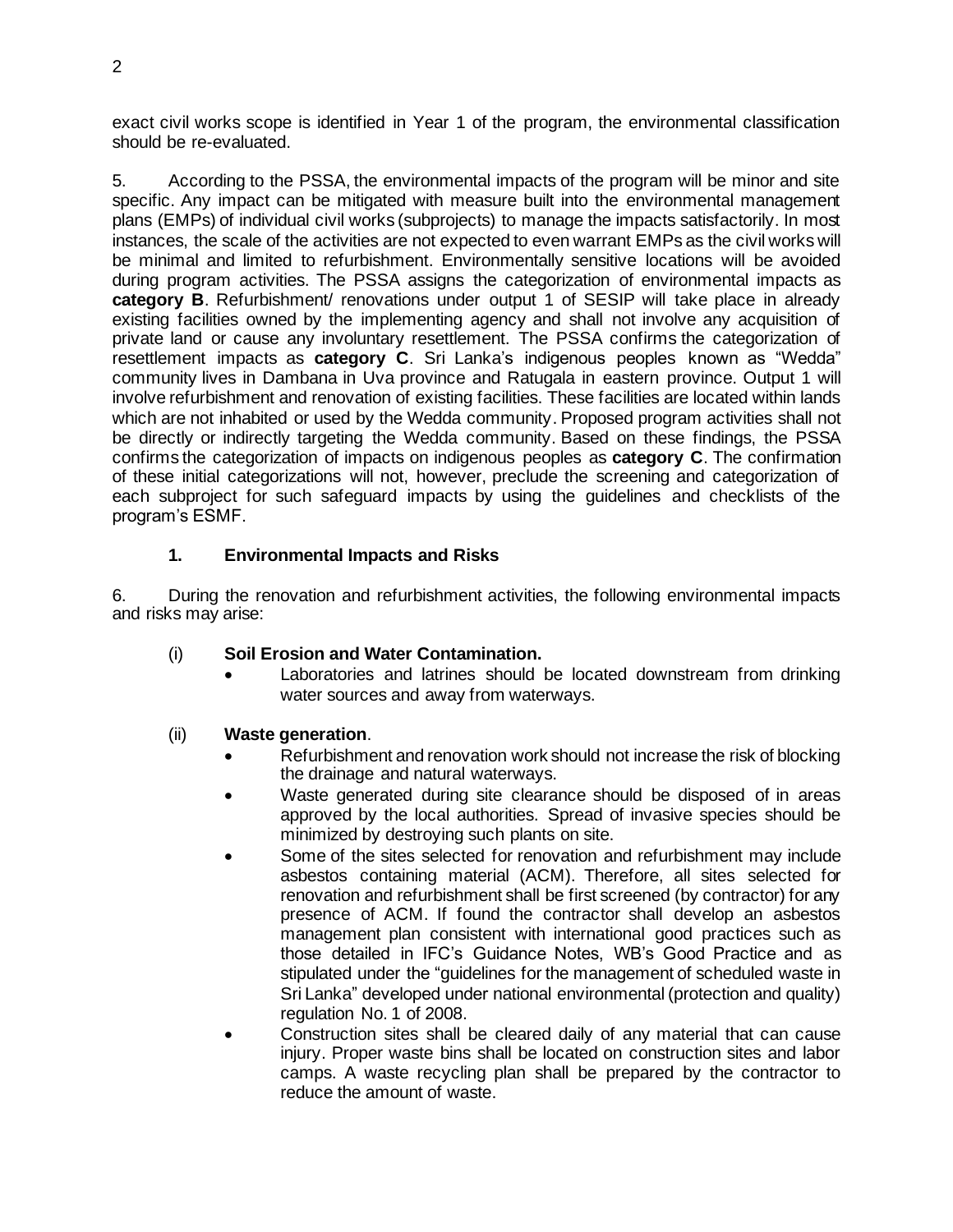# (iii) **Lack of drainage, soil erosion, sedimentation, and health hazards.**

- Disposal of cleared vegetation and spoil near or on to existing drainage paths shall cause blockages in drainage causing stagnation of storm water. Such stagnant water would be potential sites for breeding of mosquitos. Therefore, care should be taken when disposing such material.
- In order to prevent soil being washed away, materials will be stored to minimize erosion. Silt traps shall be placed where appropriate to minimize sedimentation of nearby waterways.
- No drains or natural waterways will be obstructed in any way during subproject activities.

## (iv) **Resource Extraction**.

• Construction material such as sand, soil, metal and rubble shall be sourced from GSMB or Government of Sri Lanka licensed sites. Timber shall be sourced from agencies that have obtained the required licenses. As much as possible timber used should be from renewable forest sources. Construction contracts shall include clauses ensuring that contractors abide by this requirement.

## (v) **Transport**.

- Transportation of material shall be covered and shall avoid rush hours.
- Vehicle drivers shall maintain appropriate speeds in order to avoid accidents, especially when driving in school premises.
- Waste that include ACM shall be segregated from other waste and stored. transported and disposed as per guidance given in the "guidelines for the management of scheduled waste in Sri Lanka".

## (vi) **Labor camps and labor management.**

- Strict labor supervision should be undertaken of construction workers especially during school hours to minimize interactions with students. Labor awareness programs to educate laborers on codes of conduct shall be introduced.
- National labor laws and International Labour Organization rules shall strictly be enforced on contractors and their employed labor force.
- All employees will be screened and identity cards provided by contractor. Contractor will be responsible for all employees to minimize security risk associated with terrorism.

## (vii) **Health and Safety.**

- Safety measures within buildings against fire, lightening etc. shall be implemented.
- Safety regulations shall be followed by contractors to minimize risks. Necessary barriers, warnings, signs demarcating unsafe areas should be followed according to standard construction practices. Safety nets should be used to cover buildings and prevent injury to students and teachers.
- Structures that are to be decommissioned should be done in a manner that does not block waterways and is not a safety risk to students and public. All structures should be removed, and debris recycled or disposed of in sites as authorized by the appropriate local authority. No debris shall be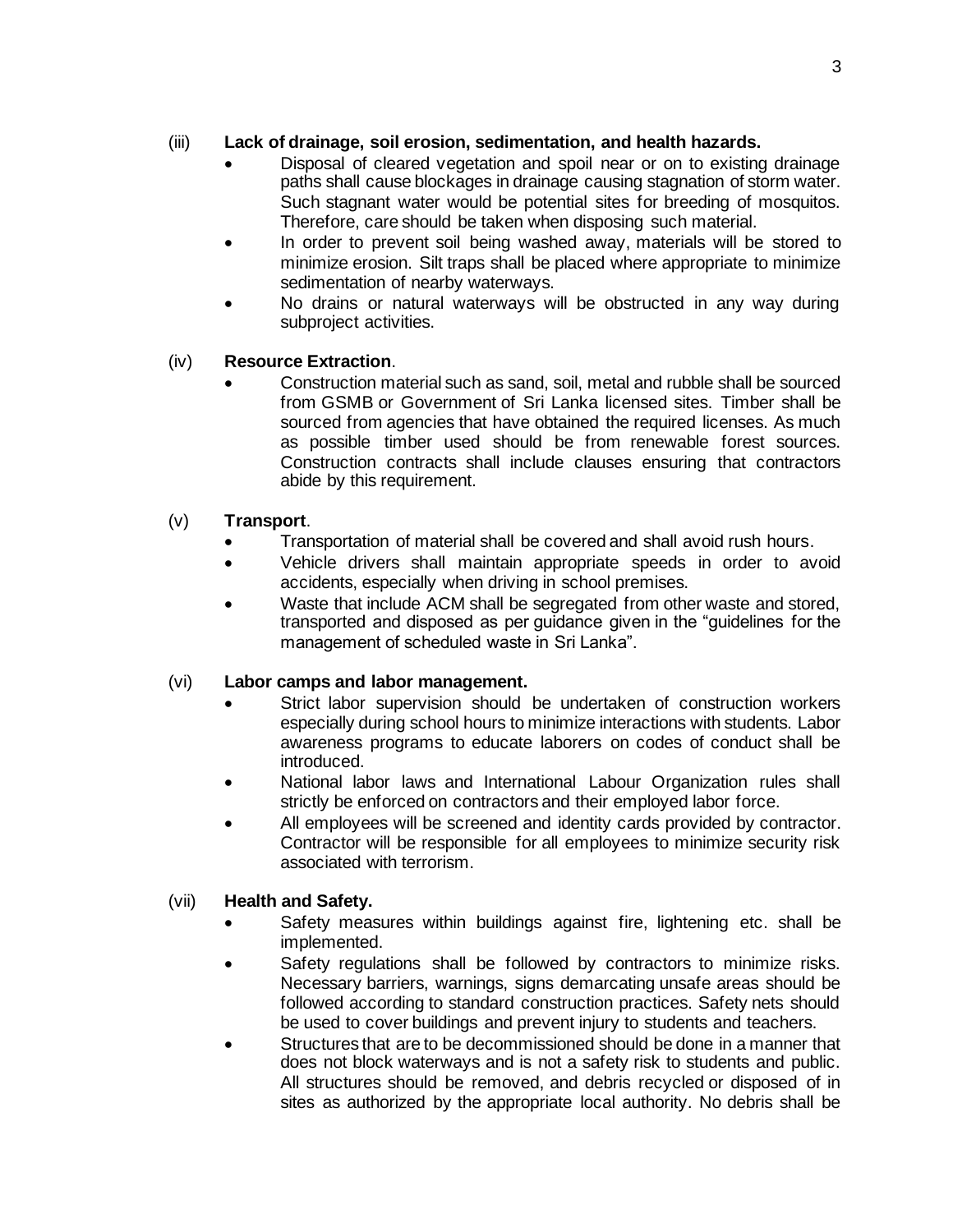disposed of in a manner that will block waterways or become potential breeding grounds for waterborne diseases. Any open pits shall be filled. Once cleared, area should be landscaped.

- As per national regulations and ADB policy requirements, asbestos or asbestos cement-based products will not be used for subproject activities.
- All contractors shall develop health and safety (HS) plans for ensuring the worker as well as community health and safety. The HS plans shall include specific measures on containment of an epidemic disease or pandemic such as COVID-19.

#### (viii) **Noise generation.**

• Noise shall be kept to minimum required standards during school hours in order to prevent any inconvenience. Where possible, usage of noise generating equipment should be kept to a minimum during school hours. Strict labor supervision should be undertaken to reduce noise. Equipment used on site shall be in good serviced condition.

#### (ix) **Dust generation.**

- Materials such as gravel and soil shall be covered during transport.
- Dust generating surfaces shall be kept dampened and covered against direct sunlight and wind to minimize the emission of dust.
- Dust screens will be utilized if in close proximity to functional areas within school/training centers or residential areas.

#### (x) **Poor sanitary conditions and potable water**.

- Enough water for sanitation and potable water should be made available for the labor force separately.
- The possibility of overflowing cesspits especially during rains must be managed and put to a minimum.
- The HS plan shall include sufficient and functional sanitation points (e.g. hand washing), restrooms and toilet facilities to increase the sanitary facilities to the workers which help in minimizing spread of many contagious diseases.

#### (xi) **Lack of adherence to set standard disposal of hazardous waste**.

- Disposal of hazardous materials shall be done in a manner that does not cause harm to surrounding environment and public. Paints, thinners and other material shall be temporarily stored, transported and disposed as per the guidelines provided in the "guidelines for the management of scheduled waste in Sri Lanka".
- During decommissioning activities, hazardous material shall be identified (i.e. asbestos sheets) and removed to minimize contamination. Disposal of such materials shall be done according to "guidelines for the management of scheduled waste in Sri Lanka".

7. The short-term civil works related impacts and risks outlined above, can be prevented, or at least mitigated by adopting standard operational procedures and sound construction management practices. Such adoption will require sufficient funds and their proper management. In the event that these impacts are identified as significant, these procedures must be outlined in the environmental and social management plan (ESMP). A sample Environmental Management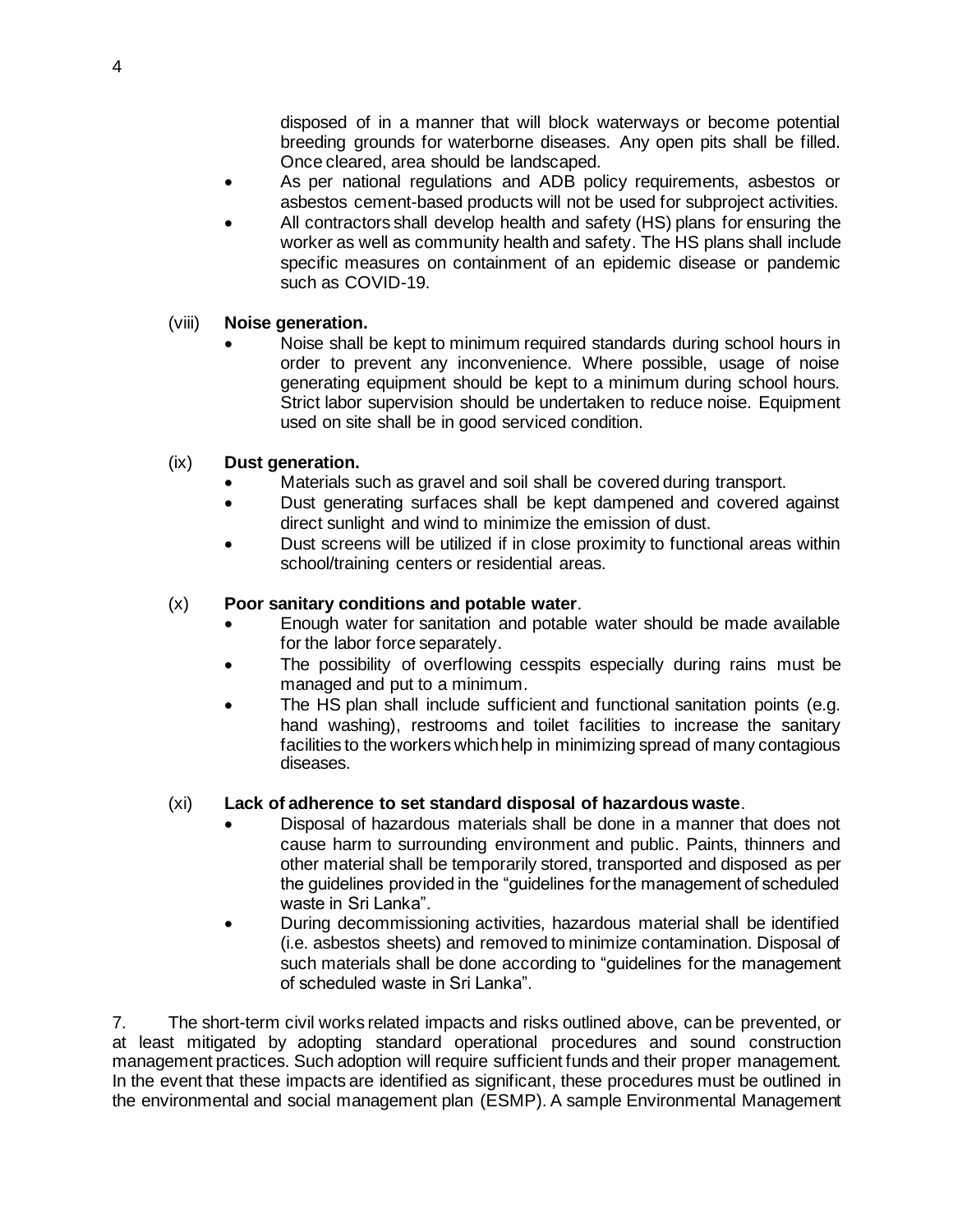Plan (EMP) covering environmental impacts and corresponding mitigation measures is provided in the supplementary linked document (Environmental and Social Management Framework [ESMF]) to assist the formulation of site-specific EMPs.

# **2. Social Impacts**

8. The program will bring distinct and clear benefits to the communities and to the regions in general:

- (i) Local development. The program-initiated physical infrastructure improvement will benefit students and teachers in improving skills and knowledge.
- (ii) Promotion of gender equity. The program will increase the gender balance because it is designed to encourage both male and female students to enroll in science, mathematics, technology and commerce (SMTC). This is guaranteed by the Women's Charter of the Government of Sri Lanka (1993).
- (iii) Regional equity. The program will improve regional equity because it will bring reform to the secondary education to produce more marketable and employable youth in the regions.
- (iv) The only negative impacts identified are the loss of access temporarily to the Science Laboratories and the Teacher Training Centers during the refurbishment period.

# **B. Safeguard Policy Principles Triggered**

9. Based on the Safeguard Policy Statement (2009), safeguard principles for environment, involuntary resettlement, and Indigenous People applicable to the RBL program are presented in the Table 1.

| <b>Principles</b>                                | <b>Description</b>                                                                                                                                                                                                                                                                                                                                              |
|--------------------------------------------------|-----------------------------------------------------------------------------------------------------------------------------------------------------------------------------------------------------------------------------------------------------------------------------------------------------------------------------------------------------------------|
| <b>Environment</b>                               |                                                                                                                                                                                                                                                                                                                                                                 |
| Principle 1. Environmental Screening             | Use a screening process for each proposed<br>project, as early as possible, to determine the<br>appropriate extent and type of environmental<br>assessment.                                                                                                                                                                                                     |
| Principle 2. Environmental Assessment            | Conduct an environmental assessment for any<br>sub-projects identified during the screening<br>process as requiring further assessment to identify<br>potential direct, indirect, cumulative, and induced<br>impacts and risks to physical, biological,<br>socioeconomic, and physical cultural resources in<br>the context of the project's area of influence. |
| Principle 3. Examination of project alternatives | Examine alternatives to the project's location,<br>design, technology, and components and their<br>potential environmental and social impacts and<br>document the rationale for selecting the particular<br>alternative proposed. Also consider the no project<br>alternative.                                                                                  |
| Principle 4. Environmental Management Plan       | Avoid, and where avoidance is not possible,<br>minimize, mitigate, and/or offset adverse impacts<br>and enhance positive impacts by means of<br>environmental planning and management. Prepare<br>an ESMP if identified as required during the                                                                                                                  |

## **Table 1: Safeguard Policy Principles Triggered**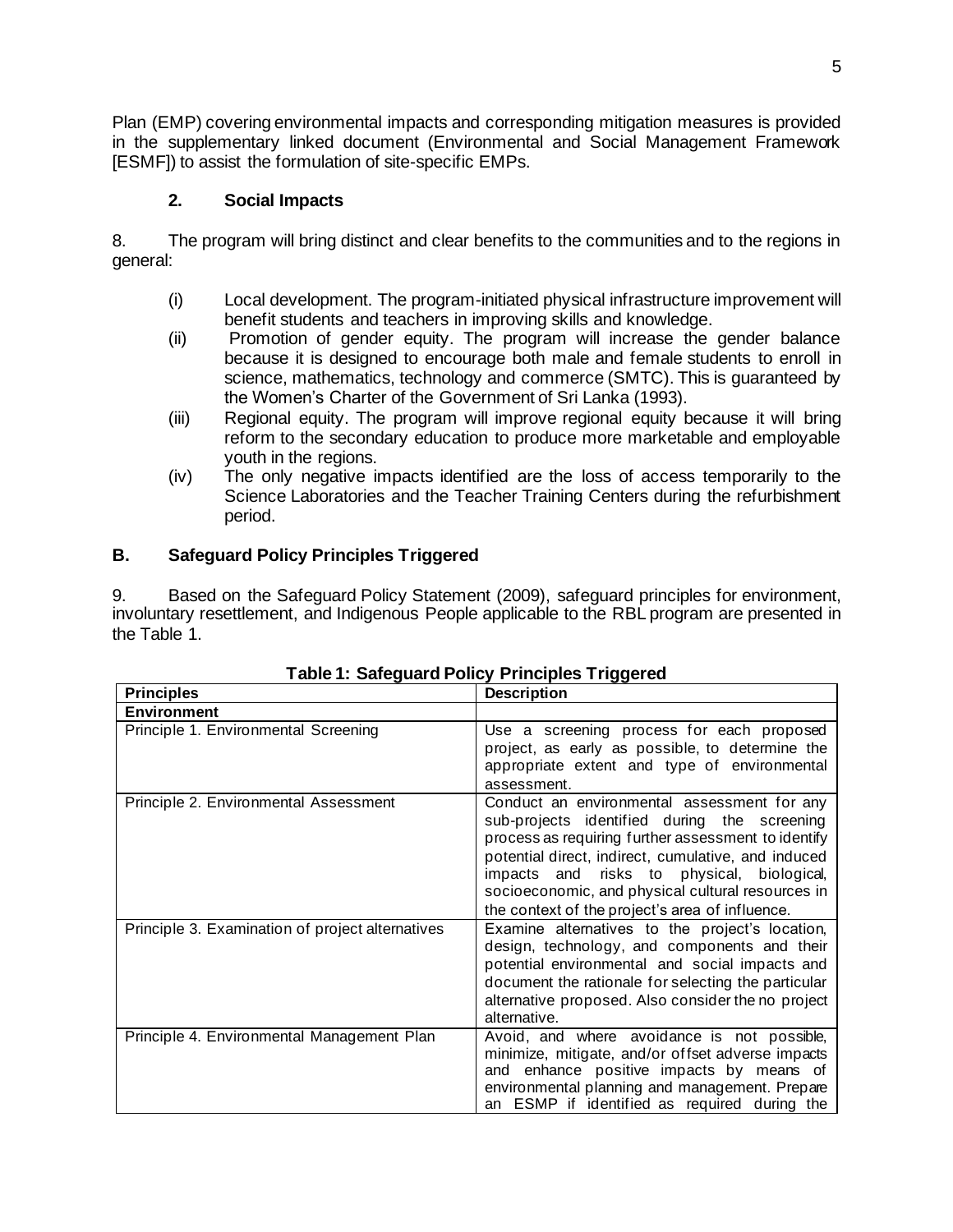| <b>Principles</b>                                           | <b>Description</b>                                                                                                                                                                                                                                                                                                                                                                                                                                                                                                                                                                                                                                                                                                                      |
|-------------------------------------------------------------|-----------------------------------------------------------------------------------------------------------------------------------------------------------------------------------------------------------------------------------------------------------------------------------------------------------------------------------------------------------------------------------------------------------------------------------------------------------------------------------------------------------------------------------------------------------------------------------------------------------------------------------------------------------------------------------------------------------------------------------------|
|                                                             | screening process that includes the proposed<br>mitigation measures, environmental monitoring and<br>reporting requirements, related institutional or<br>organizational arrangements, capacity development<br>and training measures, implementation schedule,<br>cost estimates, and performance indicators.                                                                                                                                                                                                                                                                                                                                                                                                                            |
| Principle 5. Consultations                                  | Carry out meaningful consultation with affected<br>people and all other stakeholders. Continue<br>consultations during project implementation.<br>However, this will only be applicable to subprojects<br>that require further environmental assessment as<br>identified during the screening process.                                                                                                                                                                                                                                                                                                                                                                                                                                  |
| Principle 6. Disclosure of Documents                        | Disclose a draft environmental assessment<br>(including the ESMP) in a timely manner, before<br>project appraisal, in an accessible place and in a<br>form and language(s) understandable to affected<br>people and other stakeholders. Disclose the final<br>environmental assessment, and its updates if any,<br>to affected people and other stakeholders.                                                                                                                                                                                                                                                                                                                                                                           |
| Principle 7. Implementation and Monitoring of<br>Safeguards | the<br>ESMP<br>Implement<br>and<br>monitor<br>its<br>effectiveness. Document<br>monitoring<br>results,<br>including the development and implementation of<br>corrective actions, and disclose monitoring<br>reports.                                                                                                                                                                                                                                                                                                                                                                                                                                                                                                                    |
| Principle 9. Pollution Prevention                           | control<br>Apply<br>pollution<br>prevention<br>and<br>technologies and<br>practices consistent with<br>international good practices as reflected in<br>internationally recognized standards such as the<br>World Bank's Environmental, Health and Safety<br>Guidelines. Adopt cleaner production processes<br>and good energy efficiency practices. Avoid<br>pollution, or, when avoidance is not possible,<br>minimize or control the intensity or load of pollutant<br>emissions and discharges, including direct and<br>indirect greenhouse gases emissions, waste<br>generation, and release of hazardous materials<br>from their production, transportation, handling,<br>storage. Avoid the use of hazardous<br>and<br>materials. |
| Principle 10. Occupational Safety                           | Provide workers with safe and healthy working<br>conditions and prevent accidents, injuries, and<br>disease. Establish preventive and emergency<br>preparedness and response measures.                                                                                                                                                                                                                                                                                                                                                                                                                                                                                                                                                  |
| <b>Involuntary Resettlement</b>                             |                                                                                                                                                                                                                                                                                                                                                                                                                                                                                                                                                                                                                                                                                                                                         |
| Principle 1. Screening                                      | Screen the project early on to identify past,<br>present, and future involuntary resettlement<br>impacts and risks. Though there will be no<br>resettlement or acquisition of land, the initial<br>screening process will be carried out as a<br>precautionary measure.                                                                                                                                                                                                                                                                                                                                                                                                                                                                 |
| <b>Indigenous Peoples</b>                                   |                                                                                                                                                                                                                                                                                                                                                                                                                                                                                                                                                                                                                                                                                                                                         |
| Principle 1. Screening                                      | Screen early on to determine (i) whether IPs are<br>present in, or have collective attachment to, the<br>project area; and (ii) whether project impacts on<br>lps are likely. Though IP<br>issues are<br>not                                                                                                                                                                                                                                                                                                                                                                                                                                                                                                                            |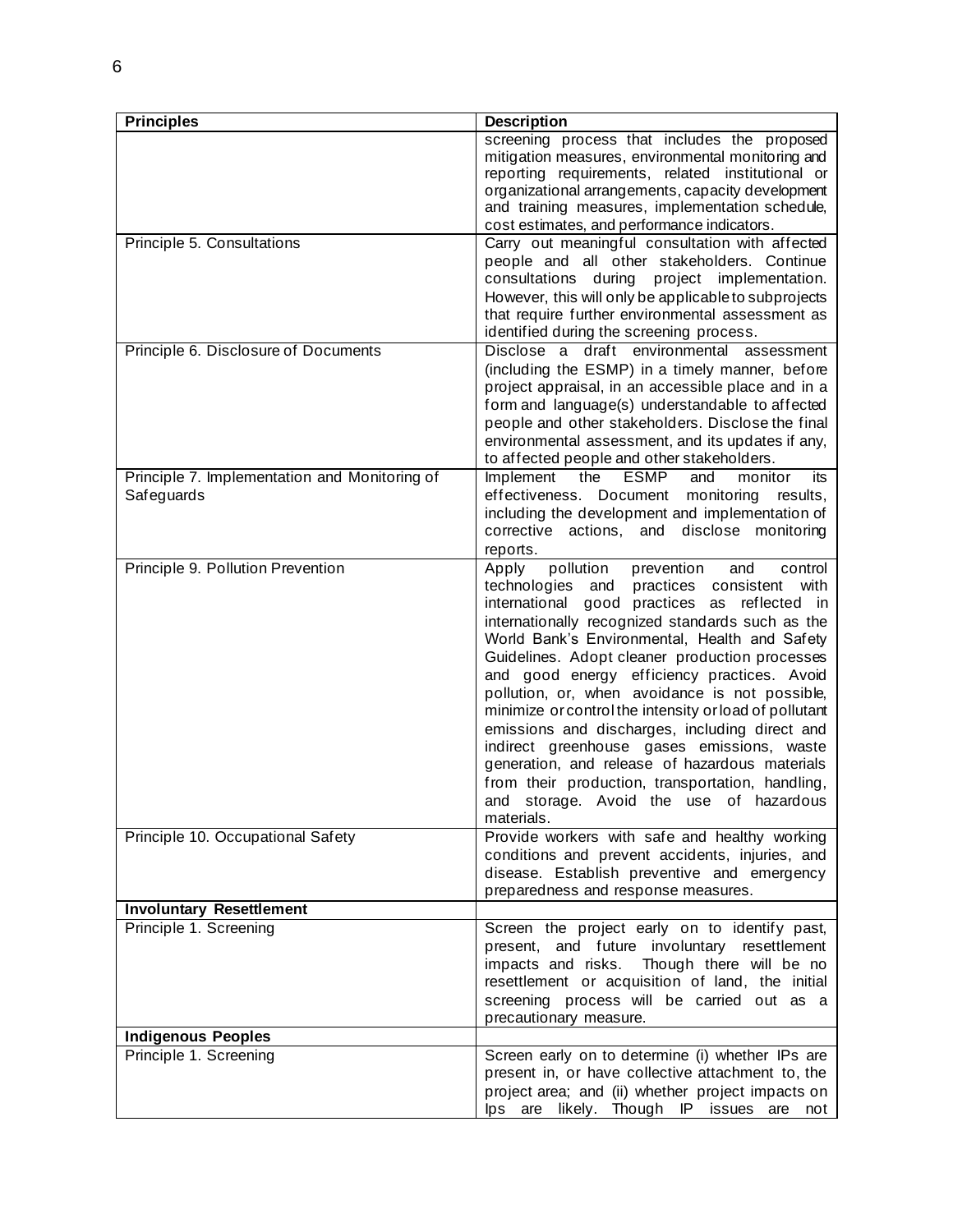| <b>Principles</b>                                                                                                                | <b>Description</b>                                 |
|----------------------------------------------------------------------------------------------------------------------------------|----------------------------------------------------|
|                                                                                                                                  | anticipated, the initial screening process will be |
|                                                                                                                                  | carried out as a precautionary measure.            |
| $F^{\lambda}$<br>the contract of the contract of the contract of the contract of the contract of the contract of the contract of |                                                    |

ESMP = environmental and social management plan, IPs = indigenous peoples.

10. A gap analysis distilled from the comparison between environmental safeguard principles of the SPS and environmental regulations of Government of Sri Lanka and the current capacity of MOE is provided in the supplementary linked document–the ESMF.

## **C. Diagnostic Assessment**

## **1. Assessment Methodology and Resources**

11. A safeguards consultant was fielded to carry out a desk review combined with inputs from the ADB resident mission involved in the project completion review of the former results-based lending (RBL) as SESIP builds on Education Sector Development Program (ESDP)and they both took place simultaneously. The PSSA reviewed relevant policy documents, baseline reports, assessments, monitoring and evaluation reports of the Education system. The key documents reviewed are: the ESDFP, the ESMFs of ESDP and the currently ongoing World Bank GEM Project. The review also examined various policies, laws, and regulations related to the environment and social safeguards. Among them are the 1980 National Environmental Act (NEA) and its 1988, 1993, and 2000 amendments; Land Acquisition Act (1950); National Involuntary Resettlement Policy (2001); and the National Compensation Policy (2008) and land acquisition act regulations 2008 and 2013.

12. Consultations with MOE School Works Division, Additional Secretary Planning, Director Planning and Principals of several schools were conducted both by the ADB consultant and as part of the ADB project completion review mission of ESDP. All consulted an understanding of the importance of safeguard policy application in program activities especially since extensive safeguards capacity building was carried out under former ADB RBL (ESDP). The consultations provided a good view of current conditions, constraints and actions being taken by MOE to reach satisfactory safeguard compliance. The consultations generally indicated that although environmental and social safeguard compliance has been recognized as a priority task, with the presence of technical capacity to implement, the implementation to the expected levels is impeded due to the lack of a dedicated environmental and social safeguards officer and allocated support staff. No further extensive consultations were held at this stage as SESIP only anticipates minor impacts if at all related to the environment due to limited civil works to be undertaken. Further consultations will be carried out for any subprojects that are identified to have some impact on the environment during the screening process.

13. Six technology labs<sup>1</sup> and five science labs<sup>2</sup> built under ESDP (former RBL) were visited. The field visits confirmed most of the findings of the consultations. Some key issues observed and discussed during those visits are (i) lack of fire safety equipment within the buildings; (ii) lack of proper solid waste management mechanism; only one site had a waste management system; (iii) lack of systematic collection of potentially hazardous waste from labs; there is also no proper storage facility for the chemicals in the labs; and (iv) no lab assistants in the provincial level school science laboratories which lead to poor maintenance of the laboratories.

<sup>1</sup> Narandeniya National School Matara, Dutugemunu Maha Vidyalaya Buttala, Peradeniya Maha Vidyalaya Kandy, Al Aksha Muslim College, Mahamaya Balika Vidyalaya Kandy, Dharmasiri Senanayaka Central.

<sup>2</sup> Dutugemunu Maha Vidyalaya Buttala, Muslim College Mawanella Kandy, Balika Vidyalaya Nugegoda Colombo, Senanayaka Central College Thulhiririya.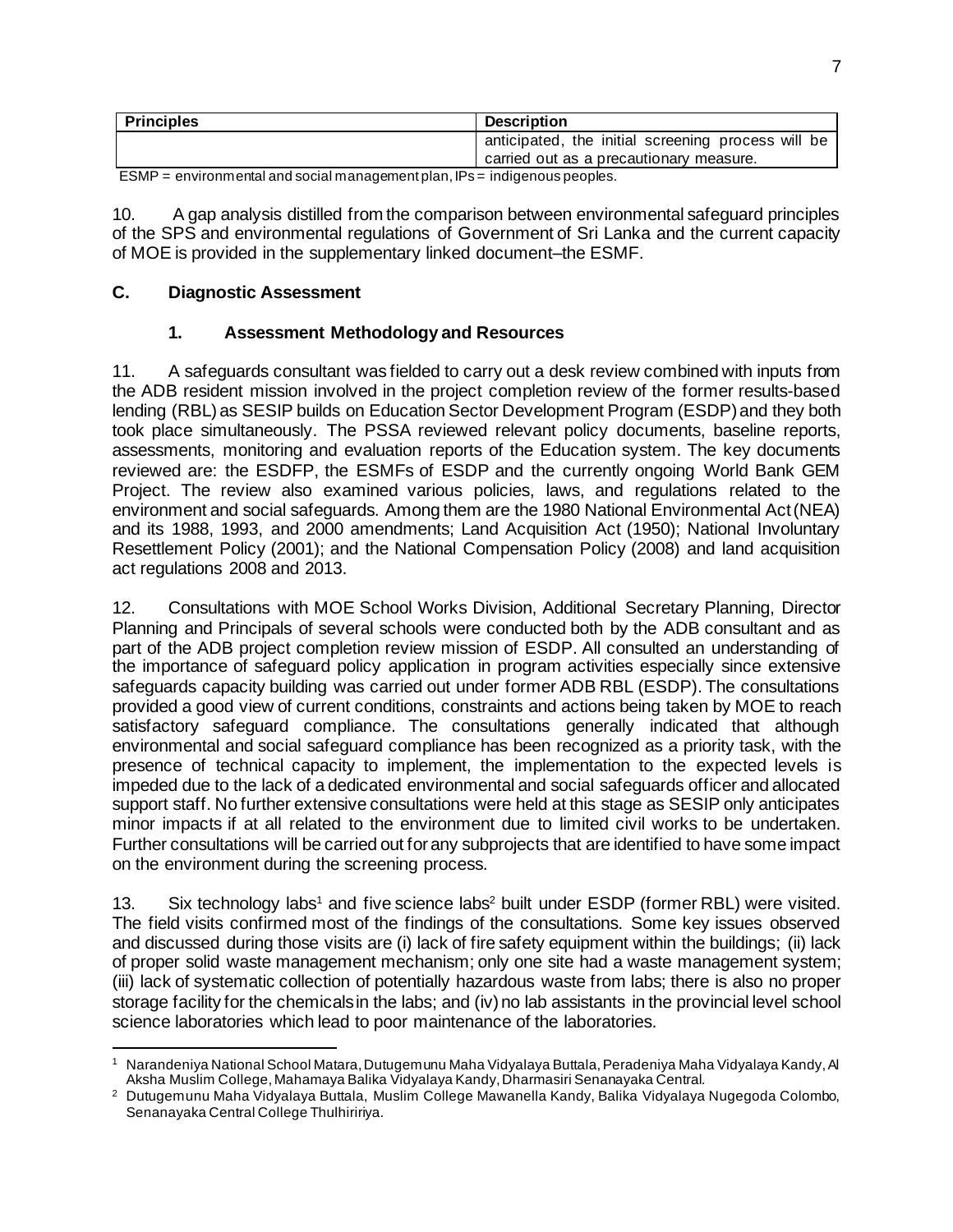#### **2. Environment**

14. The National Environmental Act is comprehensive and addresses all relevant aspects of environment protection, environmental sustainability, and enforcement. The act matches the environmental safeguard policy principles of SPS. NEA, its amendments, and sector level legislation that support it have sufficiently transformed into a satisfactory environmental regulatory framework. The composite government environmental clearance process, in principle, is consistent with ADB's environmental assessment process and public disclosure requirements. Environmental assessments (EAs) for development projects that are categorized as "prescribed" projects were made mandatory under the NEA in 1993. The prescription is based on the magnitude and potential for adverse environmental impacts of a proposed project. The central environmental authority (CEA) and project approving agencies (PAAs) have been reviewing and approving EAs for prescribed projects since 1993 and has developed a solid technical expertise and capacity for this task with technical assistance projects from United States Agency for International Development (USAID), the Netherlands, ADB, and the World Bank over the past 2 decades.

15. Because of the exclusion of any significant civil works from SESIP, its renovation or refurbishment activities will become categorized under the local environmental regulatory framework as non-prescribed subprojects activities requiring no further environmental assessment. Any subprojects activities that would get categorized as "prescribed" projects will be excluded under SESIP. However, although local environmental assessment system applicable to SESIP is broadly similar to the environmental assessment procedures outlined in SPS, SESIP will follow ESMF's environmental assessment guidelines for site selection, due diligence, design, consultation, disclosure, and monitoring and evaluation of its subproject activities. This will ensure that SESIP subprojects activities comply with both local and ADB's environmental safeguard requirements.

16. MOE will take responsibility for monitoring SESIP development sub project activities as they will all fall under the "non-prescribed" category under local regulations. ADB will conduct a prior review of a sample of environmental management plans to ensure their compliance with ESMF and then undertake post reviews during routine project monitoring to ensure ESMPs meet the conditions of ESMF, thereby meeting local environmental regulatory requirements and ADB's environmental safeguard policy principles. In the following key areas, Sri Lanka's environmental assessment display some weaknesses and deficiencies for which the following gap-filling measures are adopted from ADB's environmental safeguard policy principles.

17. The NEA and related laws take the primary project area to identify its potential impacts and to prepare a Terms of Reference (TOR) for environmental assessment. ADB's environmental safeguard policy principles take a much wider view of environmental impacts of a project by taking the area of influence of a project as the area to study. The limited scope of environmental assessment required by local regulatory framework needs to be expanded to a subproject's area of influence encompassing (i) primary subproject sites; (ii) related facilities that SESIP develops and/or controls such as access roads, borrow pits and disposal areas; and (iii) associated facilities that are not funded as part of a subproject, but whose viability and existence depend exclusively on the subproject activities and whose goods and services are essential for successful operation of the subproject activities.

18. The local environmental regulatory framework does not prescribe a due diligence or environmental audit to check existing facilities at subproject site(s) to determine whether they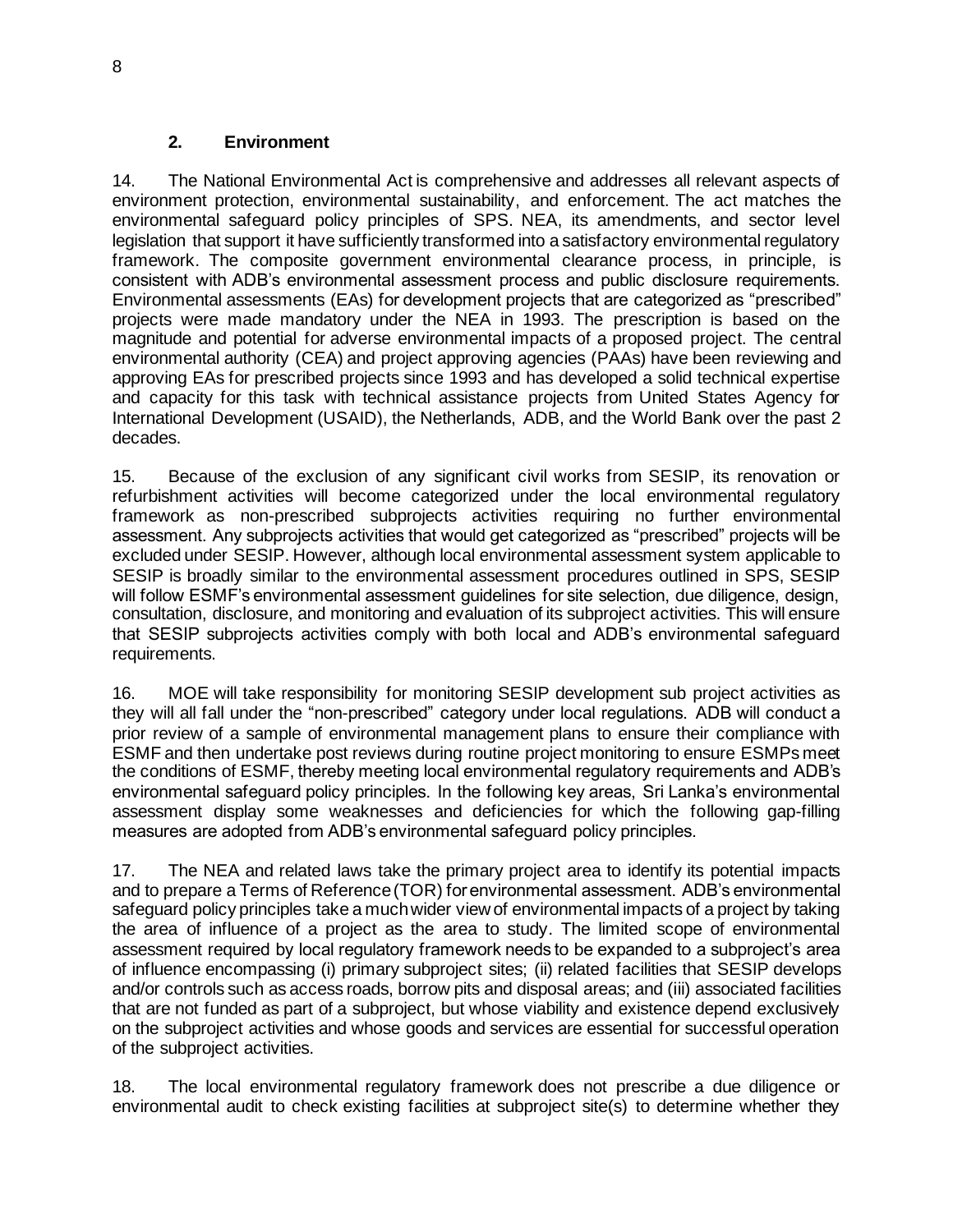could cause or is causing environmental risks and impacts. ADB's environmental policy requests environmental due diligence or audit in such circumstances**.** If the subproject activities do not foresee any major expansion except refurbishment of existing buildings and facilities, the due diligence or environmental audit constitutes the environmental assessment for the subproject.

19. Institutions responsible for implementing the mitigation measures and for monitoring their performance will be clearly stated in the ESMP where ESMP monitoring is identified. The program will be implemented from 2020 to 2025. The MOE will be the executing agency. A SESIP steering committee will be established, composed of MOE, National Education Commission, NIE, Department of Examinations, Provincial Council, Finance Commission, and PEAs and other key stakeholders. The steering committee will be headed by the Secretary of the MOE. A SESIP program unit will be established within MOE to coordinate and monitor the progress in achieving the DLIs including safeguards. The Safeguards Actions is currently implemented by the School Works Division of MOE under its Director. The Director has the technical capacity to carry out safeguards with training provided during the former RBL. The division however, does not have a dedicated environmental and social safeguards officer to consistently carry out the required safeguards due diligence, monitoring and reporting. The Director School Works requires staff support to implement the safeguards actions in a satisfactory manner to meet the ADB safeguards requirements. In light of the current COVID 19 pandemics, all required COVID 19 precautions will be adopted. Comprehensive guidelines have been developed by the Government of Sri Lanka and will be followed. ADB guidelines which are similar will also be reviewed and followed at the time of implementation as necessary.

## **D. Safeguard Program Actions**

20. The PSSA shows that national safeguard policy and regulatory frameworks can ensure effective application of environmental safeguards in the formulation and implementation of safeguard planning instruments. However, there is a safeguard planning and implementation risk arising from the current low level of staff capacity at MOE to effectively implement the safeguards requirements effectively and consistently. The program needs to overcome these capacity deficiencies and weaknesses especially as lessons learned from the former RBL.

21. MOE will further strengthen its Safeguards System by appointing an Environmental and Social Safeguards Officer who will also be part of the RBL program management unit (PMU). The Safeguards Officer will work closely with the Director, School Works for form the MOE safeguards Unit. Further, MOE will identify Provincial Level Focal Points (FPs) who will be responsible for safeguards activities at the provincial level overlooked by the MOE Safeguards Unit. It will mainstream safeguard requirements for all activities under the program. The MOE Safeguards Unit will formulate the outlines of safeguard planning and monitoring instruments, which will also be followed by the provincial FPs. Screening for environmental and social safeguard impacts and the formulation of appropriate safeguard planning instruments will be carried out at the Safeguards Unit of MOE, however, if environmental assessments are required (very unlikely under the scope of civil works identified), it will have to be outsourced. The safeguard Unit at MOE will be responsible for quality, implementation, and monitoring. The database at MOE should hold all important safeguard data and they should be easily assessable for planning and monitoring of safeguard compliance.

22. For any environmental category B subprojects, meaningful consultations and interaction between the intuitions and the local/affected community have to be carried out. The planning of remedies and mitigation measures for environmental impacts will include outcome/output of the consultations. Complaint proceedings and the outcome of inquiries are to be recorded and shared